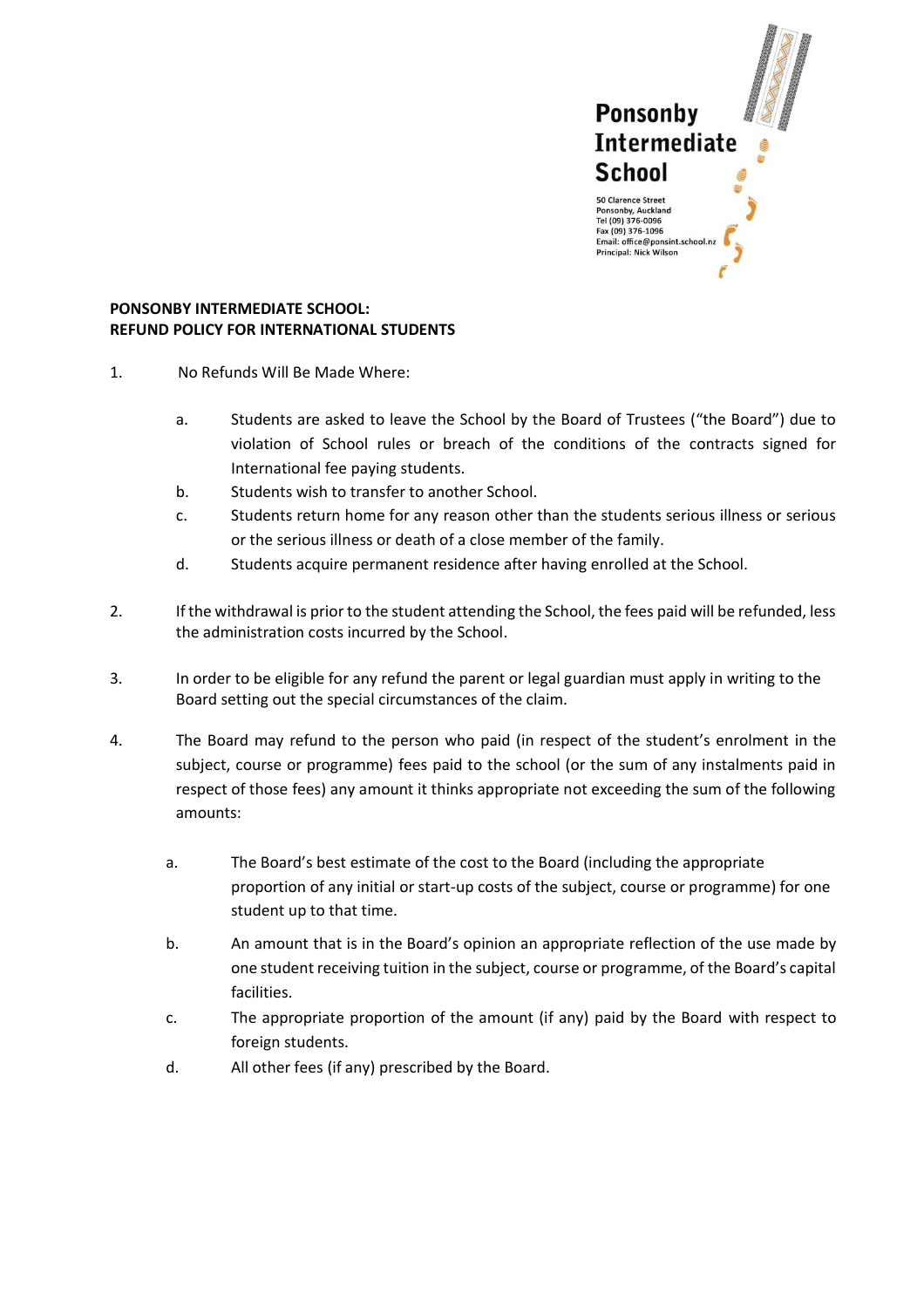

- 5. In arriving at a decision the Principal will take into consideration the special circumstances of the withdrawing student and deduct an amount from the fees to cover:
	- a. Costs already incurred by the School.
	- b. The salaries of the teachers and support staff and any other components of the fee already committed for the duration of the course.
	- c. Amount that cover use of the facilities and resources to date.
	- d. Payment of the foreign student's levy to the Government.
- 6. The Board will ensure that the school always has sufficient funds to be able to return to students any fees, should the School for some reason be unable to provide or continue to provide a course or programme to an International Student.
- 7. All contracts will be subject to New Zealand Law. New Zealand Law will apply and the parties submit to the jurisdiction of the New Zealand Court. For further information: [https://www.education.govt.nz/our-work/legislation/regulations-to-support-international](https://www.education.govt.nz/our-work/legislation/regulations-to-support-international-students/#sh-code%20of%20practice%20international)[students/#sh-code%20of%20practice%20international](https://www.education.govt.nz/our-work/legislation/regulations-to-support-international-students/#sh-code%20of%20practice%20international)

Principal

I have read and understand the Ponsonby Intermediate School Refund Policy for International Students.

\_\_\_\_\_\_\_\_\_\_\_\_\_\_\_\_\_\_\_\_\_\_\_\_\_\_\_\_\_\_\_\_\_\_\_\_\_\_\_\_\_\_\_\_\_\_\_\_\_\_\_\_\_\_\_\_\_\_\_\_\_\_\_\_\_\_\_\_\_\_

| Parent/Guardian: | Date: |
|------------------|-------|
|                  |       |

| Date: |  |
|-------|--|
|       |  |

Student's Full Name: The Contract of the Contract of the Contract of Date: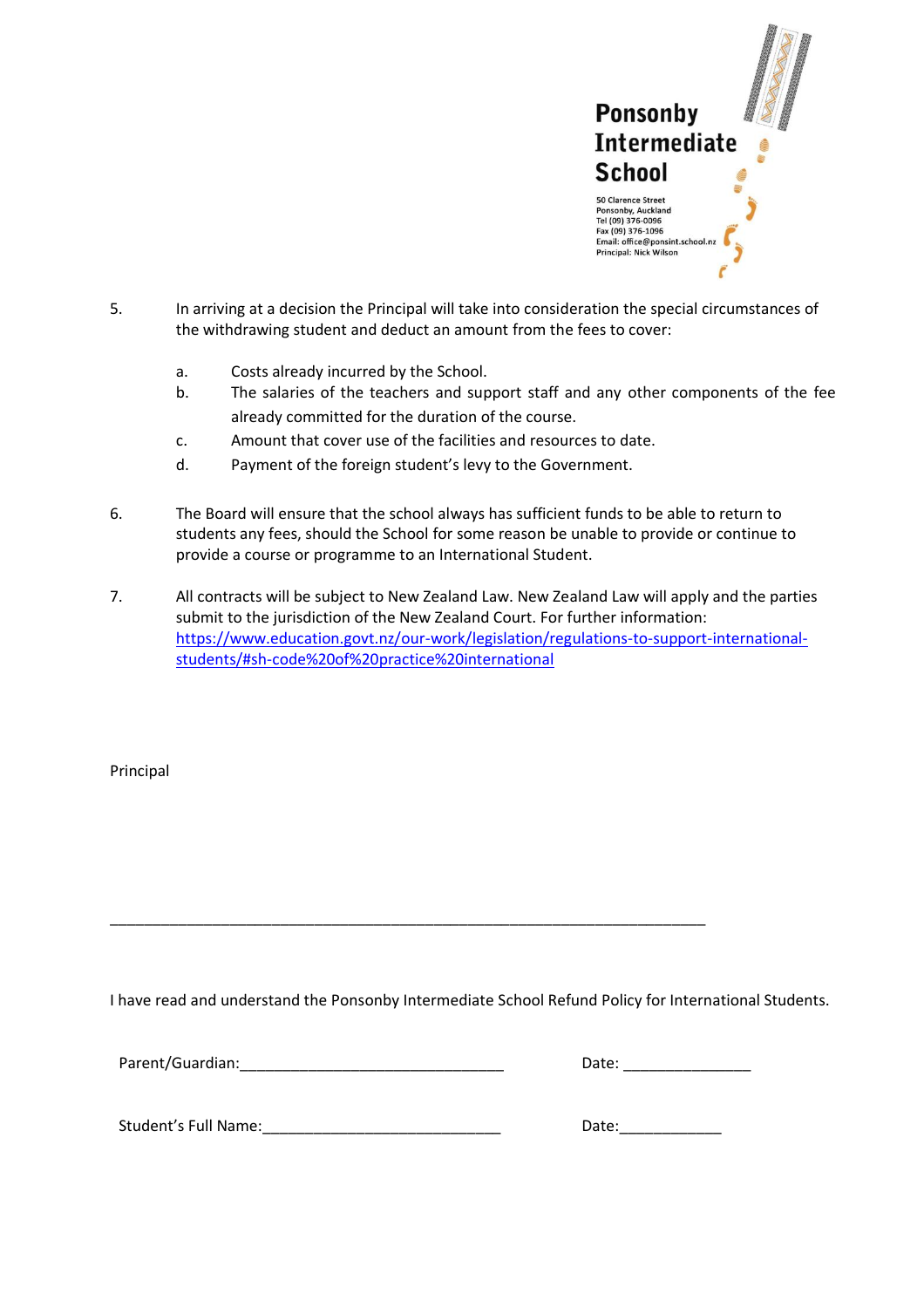

## **CONDITIONS OF ENROLMENT**

I/we, the Parent(s), Guardian(s) accept as a condition of enrolment that:

1 The pupil named in this Contract will participate in the general school programme that gives Ponsonby Intermediate School its character.

 2 That the student does not have special education or behavioural needs that would require additional educational provisions or special equipment or specialist services in New Zealand.

3 Non-disclosure of a student health issue may result in termination of that student's enrolment at Ponsonby Intermediate School.

4 !/we have sighted the provisions laid down in the student information booklets of the school and will abide by those rules.

5 I agree that the information collected at the time of enrolment be used in the general administration of the school.

6 I agree to inform the school of any change in my contact details and/or residential address.

Ponsonby Intermediate School has agreed to observe and be bound by the Code of Practice for the Pastoral Care of International Students published by the Ministry of Education. Copies of the Code are available on request from the school or from the New Zealand Ministry of Education website:

www.minedu.govt.nz/NZEducation/EducationPolicies/InternationalEducation/ForProvidersOfInternatio nalEducation/CodeofPracticeforInternationalStudents/CodeOfPractice.aspx

All contractural and financial arrangements between signatories and/or recruitment agents and international students must be recorded in writing and international students and their parents must be given a copy of any agreement they are party to.